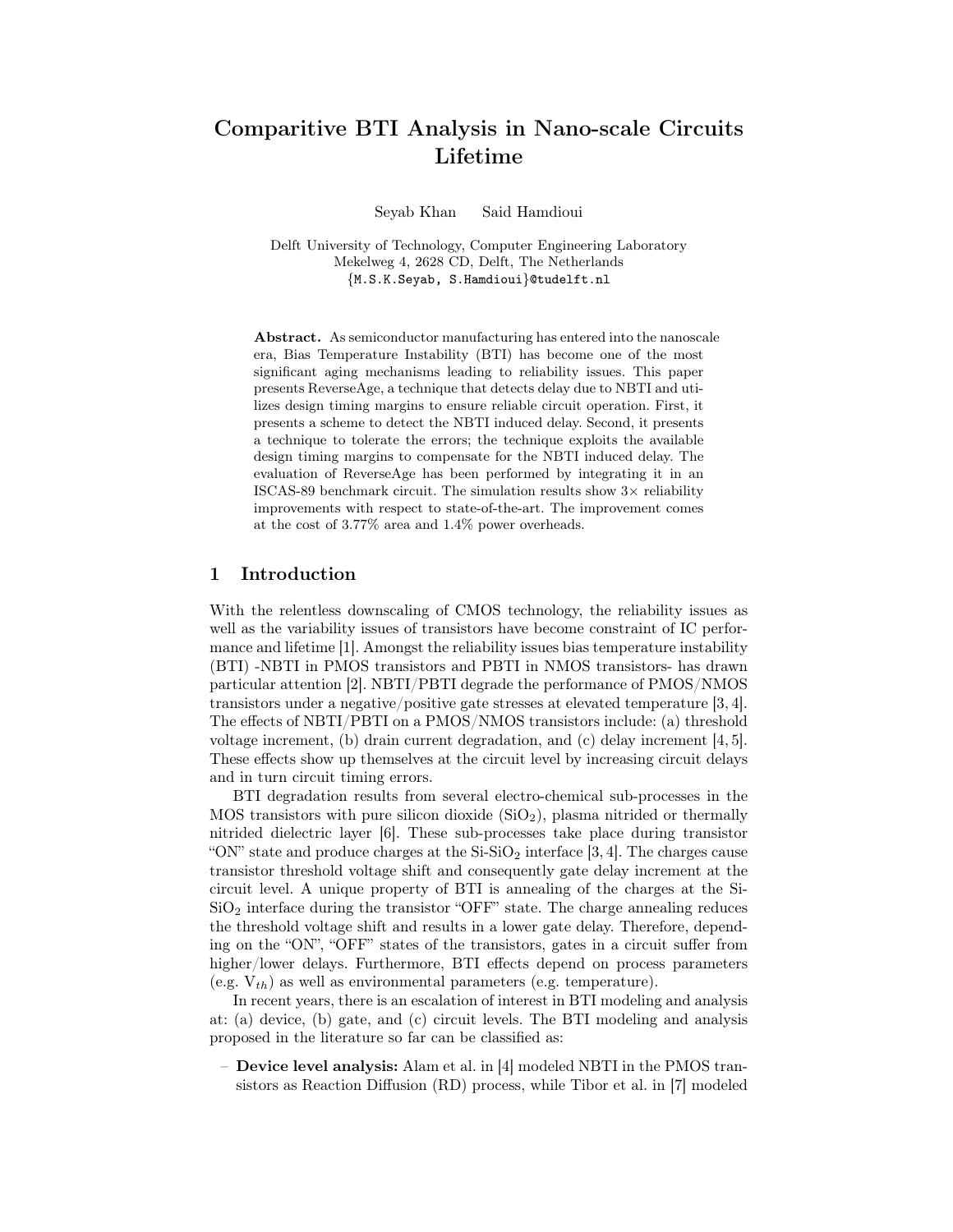NBTI in term of first order kinetics. Similarly, Zafar et al. [3] also reported PBTI in the high- $\kappa$  dielectrics.

- Gate level analysis: Paul et al. in [8] modeled NBTI impact on the gate delay using RD model. Similarly, Rakesh et al. in [13] modeled long term NBTI impacts on gate delays.
- Circuit level analysis: Wang et al. in [14] analyzed NBTI impact on combinational and sequential circuits. Krishnan et al. in [15] presented experimental results of NBTI impacts in digital circuits.

All the above studies focus on BTI modeling and analysis. At the device level BTI is deeply analyzed and modeled analytically (although the exact mechanism is still under the debate [3, 4, 7]). The research at the gate and circuit levels suffers from very fundamental limitations as they do not consider: (a) BTI distribution in the gate's transistors (b) electrical interference between BTI's in the adjacent transistors of the gate, (c) biasing at each transistor input in the gate, and (d) process and temperature variation in the circuit. Moreover, the interdependence of these parameters further complicates BTI at gate and circuit levels. Hence, there is a growing need for comparative analysis of BTI impact at gate and circuit levels.

This paper presents BTI analysis at gate and circuit levels. The gate level analysis is based on organization of transistors inside a gate. The analysis reveal that PBTI in serially connected NMOS transistors of NAND gate has a positive interference and causes additional delay up to  $1.44\times$  the NBTI induced additional delay in the parallel connected PMOS transistors. Similarly, NBTI in serially connected PMOS transistors of PMOS transistors causes additional delay up to  $55 \times \text{PBTI}$  induced delay in the parallel connected NMOS transistors. The circuit level analysis are based on the gates organization in the circuit. Specifically Therefore, to have a realistic insight of BTI analysis at the gate and circuit levels. In addition, impacts of the BTI on the leakage current and power - both static and dynamic - powers are presented.

The rest of the paper is organized as follows: Section 2 presents BTI mechanisms and its analysis at the device level. Section 3 presents gate levels analysis of BTI. The circuit level analysis are presented in Section 4. Finally, Section 5 concludes the paper.

## 2 Device Level BTI Analysis

BTI is characterized by the threshold voltage  $(V_{th})$  increments of the MOS transistors.  $V_{th}$  increment in PMOS transistors that occurs under the negative gate stress is referred as NBTI and one that occur in NMOS transistors during positive gate stress is knows as PBTI. Zafar et al. in [3] have made a comparative study of NBTI and PBTI in MOS transistors with different gate dielectrics and concluded that either NBTI or PBTI can can become more significant depending on the type of dielectrics.

NBTI affects PMOS transistors and originates from Silicon Hydrogen bonds  $(\equiv S_i-H)$  breaking that occur at Silicon-Silicon dioxide  $(S_i-S_iO_2)$  interface as shown in Fig. 1(a). The broken Silicon bonds ( $\equiv$ Si-) act as interface traps at the  $Si-SiO<sub>2</sub>$  interface and the H atoms/molecules diffuse toward the poly gate. The number of interface traps  $(N_{IT})$  depends on  $\equiv$ Si-H bond breaking rate  $(k_f)$ and  $\equiv$ Si- bond recovery rate (k<sub>r</sub>). A similar mechanism in NMOS transistors under the positive gate stress results in PBTI.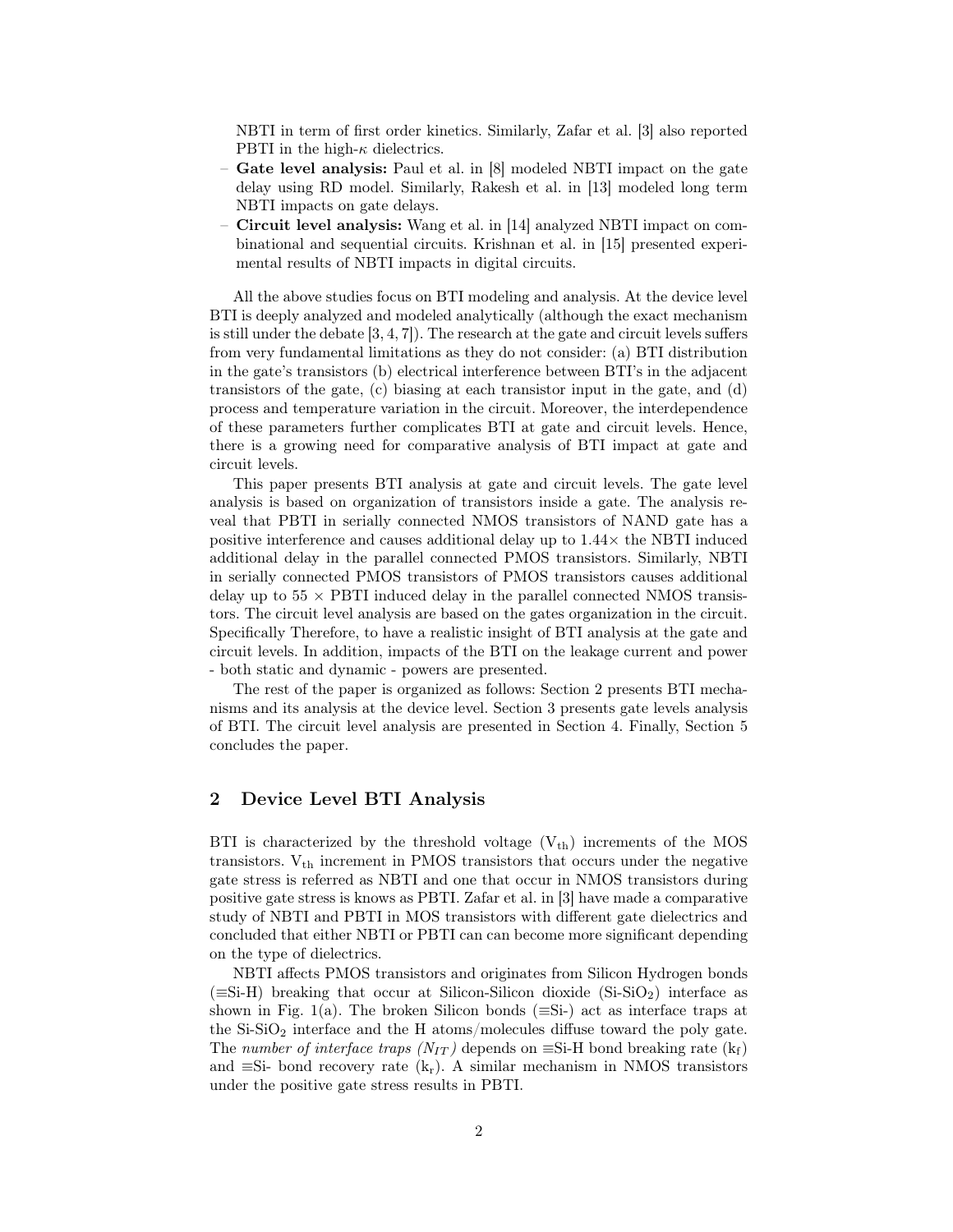

Fig. 1. Schematic view of (a) Si-H bond breaking, H and  $H_2$  diffusions toward poly gate and their interconversion at Si/Si0<sup>2</sup> interface and inside oxide dielectric under negative gate stress (b) H and H<sub>2</sub> diffusions toward the Si-SiO<sub>2</sub> interface and  $\equiv$ Sibond recovery under positive gate stress

In recent times, exhaustive efforts have been put to understand NBTI at the device level [3, 9, 4]. Kackzer et al. in [9] have analyzed NBTI at the device level reasonably well but have not extended their analysis to deal with NBTI at a higher level. Alam et al. in [4] have modeled the overall dynamics of BTI as a reaction diffusion process. The model is usable at a higher level such as circuit level. Since in this work, BTI analysis is done at the gate and circuit levels, model of [4] will be used that relates  $N_{IT}$  with time (t) as follows:

$$
N_{IT}(t) = \left(\frac{k_f N_o}{k_r}\right)^{2/3} \left(\frac{k_H}{k_{H_2}}\right)^{1/3} (6.D_{H_2}.t)^{1/6},\tag{1}
$$

where  $N_o$ ,  $k_H$ ,  $k_{H2}$ , and  $D_{H2}$  represent initial bond density, H to  $H_2$  conversion rate,  $H_2$  to H conversion rate, and  $H_2$  diffusion rate inside  $SiO_2$  layer, respectively. Interface traps are the charges remaining at the  $Si-SiO<sub>2</sub>$  interface that oppose the applied gate stress resulting in the threshold voltage increment  $(\Delta V_{th})$ . The relation between N<sub>IT</sub> and  $\Delta V_{th}$  is given by:

$$
\Delta V_{th} = (1+m)\cdot \chi.q.N_{IT}/C_{ox},\tag{2}
$$

where m, q, and  $C_{ox}$  are the holes mobility degradation that contribute to the Vth increment [5], electron charge, and oxide capacitance, respectively. Similarly,  $\chi$  is BTI coefficient with a value  $\chi=1$  for NBTI and  $\chi=0.5$  for PBTI. On the other hand, NBTI/PBTI annealing takes place under the positive/negative gate stresses in PMOS/NMOS transistors; in this case, the H atoms anneal back towards the  $Si-SiO<sub>2</sub>$  interface as shown in Fig. 1(b). The H atoms/molecules anneal the ≡Si- bonds resulting in lower N<sub>IT</sub> and hence lower  $\Delta V_{th}$ .

The NBTI/PBTI induced  $\Delta V_{th}$  of PMOS/NMOS transistors causes additional gate delay by increasing rising/falling transition times [10]. A generalized formula for NBTI/PBTI induced additional delay is given by [8]:

$$
\Delta D = \gamma \cdot \frac{n \cdot \Delta V_{th}}{(V_{gs} - V_{th})} \tag{3}
$$

where n is the velocity saturation index and  $\gamma$  represents the distribution of stress and recovery -negative and positive gate stresses- durations. The  $\gamma$  dependence of the additional delay reveals that transistors in circuit having different stress/recovery duration will suffer from different delays, resulting in the circuit delay variation. The impacts of BTI on the transistors is investigated by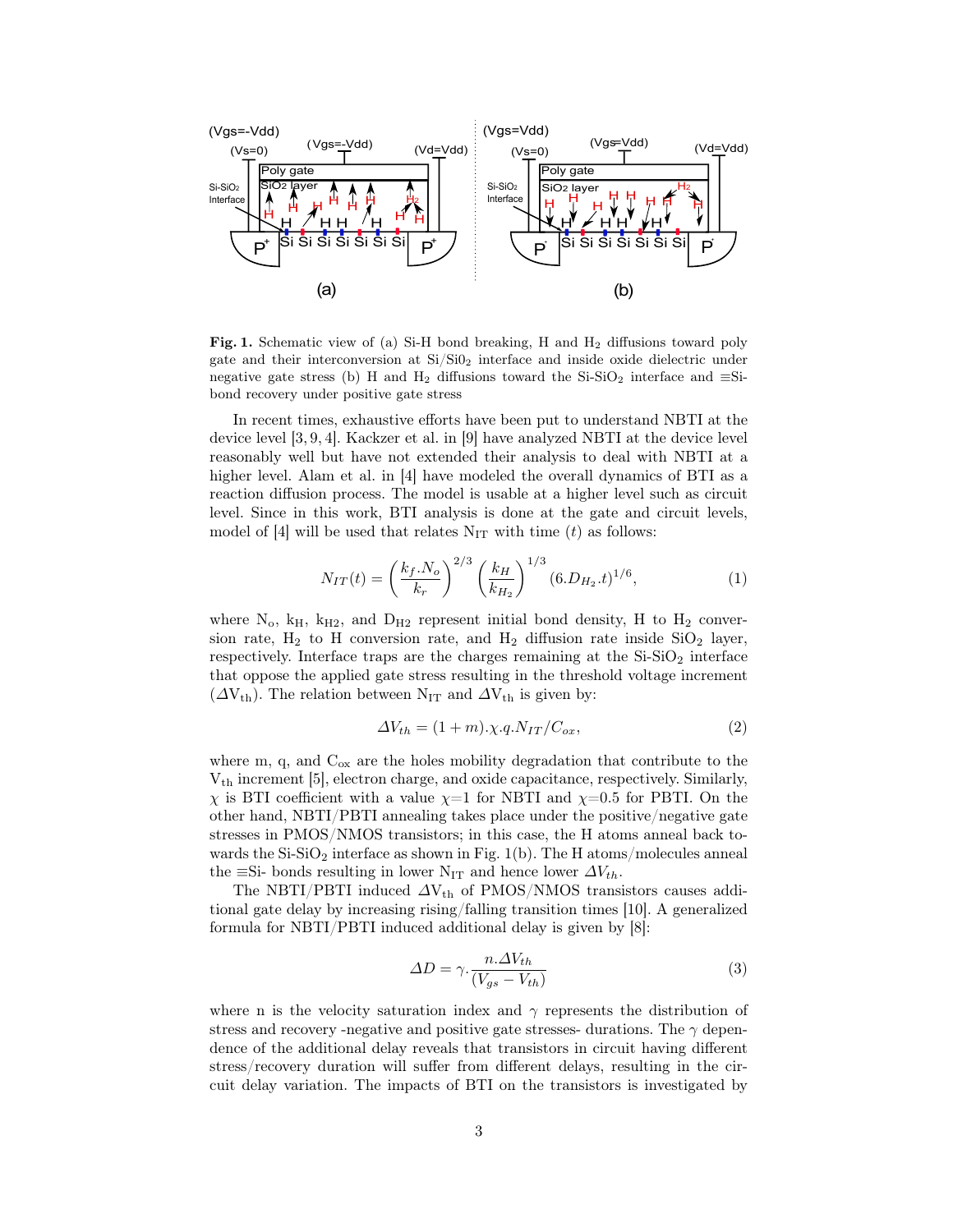

Fig. 2. (a) BTI induced  $(\Delta V_{th})$  increment of PMOS and NMOS transistors as a function of time (b) Inverter delay ∆D increment due to NBTI and PBTI

simulating 45nm Predictive Technology Model (PTM) transistor models [17] using HSPICE. To focus on BTI in the transistors, it is assumed that process variations and the other failure mechanisms, e.g. Hot Carrier Degradation, Electro-migrations and Time Dependent Dielectric Breakdown are not affecting the transistors. Throughout the simulation,  $\gamma = 50\%$  and BTI parameters used to get  $\Delta V_{\text{th}}$  are, k<sub>f</sub> =  $8 \times 10^{-4} \text{s}^{-1}$ , k<sub>r</sub> =  $3 \times 10^{-18} \text{cm}^3 \text{s}^{-1}$ , N<sub>o</sub> =  $5 \times 10^{16} \text{cm}^2$ ,  $D_{H2}=4\times10^{-21}$  cm<sup>2</sup>s<sup>-1</sup> and T = 125<sup>o</sup>C [11]. Fig. 2(a) gives the  $\Delta V_{th}$  increment of PMOS/NMOS transistors due to NBTI/PBTI; it shows that  $\Delta V_{th}$  due to NBTI and PBTI approache 53.16mV and 28.08mV, respectively, after 10 years of operation. The curve follows  $1/6$  trend and have a good match with the experimental results presented in [3, 12]. Fig. 2(b) shows  $\Delta D$  i.e. the percentage increment of the delay that approache 20.07% -at rise output transition- and 8.73% -at falling output transition- due to NBTI and PBTI, respectively. Paul et al. in [8] has suggested the same ∆D trend due to NBTI for the other gates of a circuit.

## 3 Gate Level BTI analysis

Traditionally, BTI impacts on logic gates are estimated as follows: the PMOS and NMOS transistors are considered mutually independent.  $\Delta V_{th}$ 's of PMOS/NMOS transistors due to NBTI/PBTI are estimated using Eq. 2. Then the maximum  $\Delta V_{th}$  is taken and applied to all the transistors used to calculate delay of the gates. Clearly, the traditional method is not realistic in the gate level analysis, because the impacts of transistors organization in the gate and the corresponding input is not considered. This section presents BTI analysis in the gate level that consider transistor organization and input impacts.

Sakuri et al. in [16] suggested that the gate output rise and fall transition times depend on the threshold voltages of the PMOS and NMOS transistors, respectively. Since NBTI/PBTI affects PMOS/NMOS transistor threshold voltages, gate rise and falling transition times has to be considered for NBTI and PBTI analysis, respectively [10]. To compare the impacts of NBTI and PBTI on gate delays it is necessary to consider on organization of transistors in the gate. The consideration will determine the stresses on the individual PMOS and NMOS transistors and consequently differentiate the impact of NBTI and PBTI on the gate.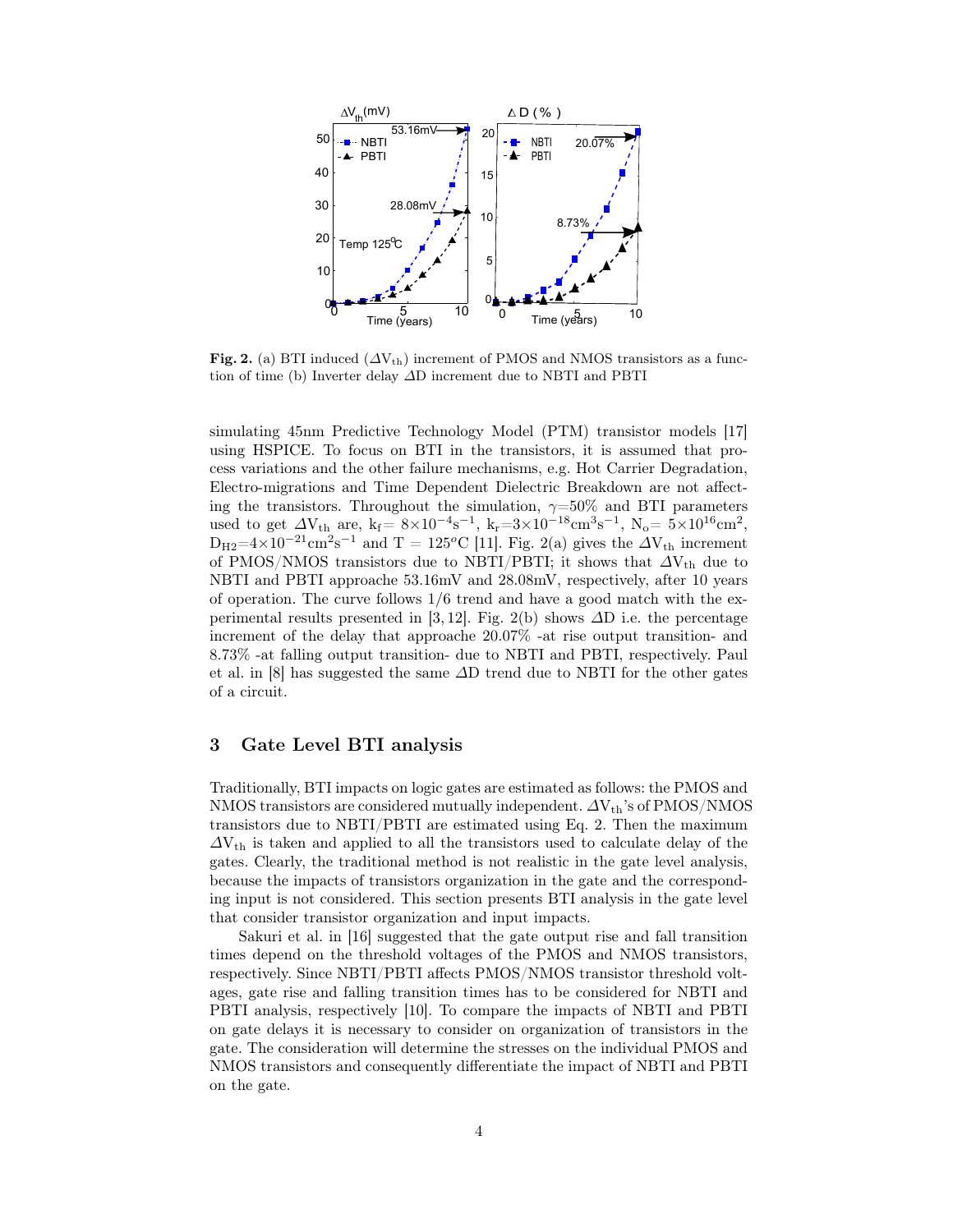

Fig. 3. (a) Percent delay (rising and falling output transition time increment) of NAND and AND gates due to NBTI and PBTI (b)Percent delay (rising and falling output transition time increment) of NOR and OR gates due to NBTI and PBTI

The inset in Fig. 3(a) shows transistor organization in a NAND gate. The figure shows that the gate has two NMOS  $-N_1$  and  $N_2$ - transistor connected in series and two PMOS - $P_1$  and  $P_2$ - transistors connected in parallel. PBTI impact on the serially connected NMOS transistors will accumulate resulting in the larger output falling transition time. However, PMOS transistors are connected in parallel and have mutually exclusive impact on the rising transition of the output. NAND of the inset are synthesized using 45nm Predictive Technology Model (PTM) transistor models [17] and simulated using HSPICE for 10 years operation. Simulation result in the figure shows that due to this organization of transistors in NAND gate, far a given activity factor at the inputs A and B -50% of total period-, the delay increment due to PBTI is about 13.07% as compared to 10.22% of the NBTI induced delay to the gate. Therefore, it can be concluded that PBTI impact dominates in NAND gate and approaches upto 1.28× the NBTI impact.

The inset of Fig. 3(b) shows a NOR gate with series connected PMOS  $-P_1$ and  $P_2$ - transistors and parallel connected NMOS -N<sub>1</sub> and N<sub>2</sub>- transistors. The figure show that NBTI impact in the serially connected PMOS transistors will agglomerate to cause higher increment to the output *rising* transition time than the PBTI in the parallel connected NMOS transistors will cause to the falling transition time. NOR gate of the inset is synthesized using 45nm Predictive Technology Model (PTM) transistor models [17] and simulated using HSPICE for 10 years operation. The simulation results shows that impact of NBTI - 11.22% increment to the rise transition time- is  $1.64\times$  the PBTI impact  $-6.81\%$ increment in the fall transition time- for NOR gate under identity input activity.

Having analyzed BTI effects in the basic gates, the next is BTI analysis in complex gates. Complex gates realize complex logic functions using suitable MOS transistors configuration. For example, the logic function is realized by the transistor configuration show in Fig.  $3(a)$ . The figure shows that the gate has XX serially connected XMOS transistors that causes up to  $XX\%$  additional delay, while XBTI under the worst case can cause up to XY% delay. Moreover, to extend BTI in other complex gates. Table 1 shows the complex logic functions and impact of BTI.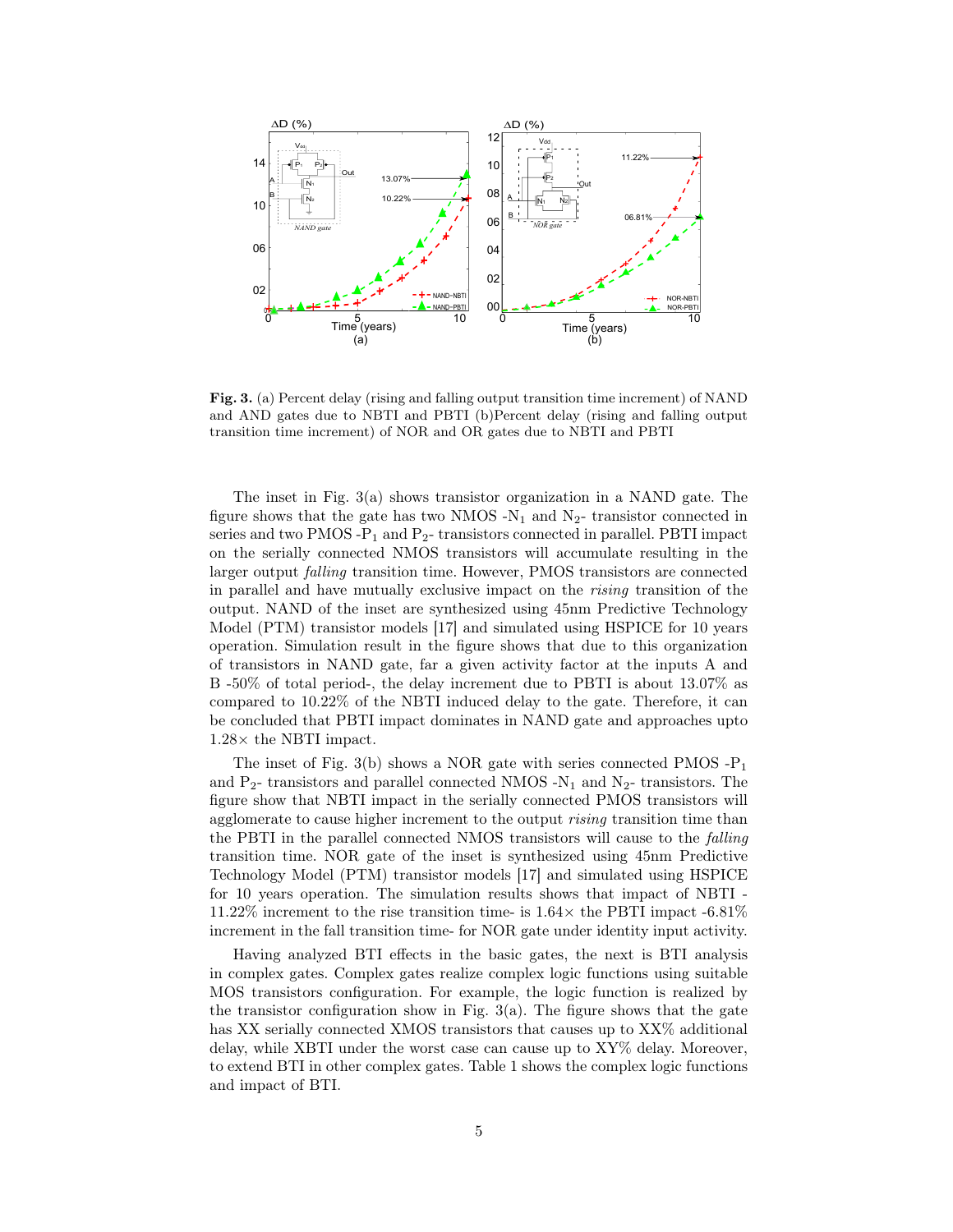

Fig. 4. (a) Percent delay (rising and falling output transition time increment) of NAND and AND gates due to NBTI and PBTI (b)Percent delay (rising and falling output transition time increment) of NOR and OR gates due to NBTI and PBTI

## 4 Circuit Level BTI Analysis

The analysis of BTI at circuit is more complicated due to organization of transistors in gates that are connected to each other.

To demonstrate BTI analysis at the circuit level, an example circuit of C17 ISCAS 85 benchmark as shown in Fig.4(a) is considered. The  $\Delta V_{th}$  of Eq. 2 was integrated in the circuit to compute delay of gates in the circuit. Delay increment measurements taken from HSPICE simulation using 45nm PMOS transistor model. Fig.4(b) shows a gates based delay analysis of the circuit. The key insight of the figure reveals that:

- At the same level in circuit, at the same  $\gamma$  value, NBTI induced delay of a gate is larger than PBTI induced delay. For example G9 has NBTI induced delay of about 17%, however, it suffers from only 12.4% PBTI induced delay delay. This verifies our gate level analysis that NBTI induced delayis larger than the PBTI induced delay.
- NBTI induced delay in a gate affects PBTI impact on the succeeding gate. For example, G<sup>16</sup> has larger -27%- NBTI induced delay increment that results in higher PBTI impact -17%- in  $G_{17}$ . This increment may be attributed to the fact that NBTI increases rise transition time of  $G_{16}$  output, that adds to PBTI impact on  $G_{17}$  and results in higher falling transition time of  $G_{17}$ output.

|                                | $Delay(\%)$<br>$\boxed{\text{Bechmark}}{\boxed{\text{NBTI} \text{PBTI}}{\boxed{\text{BTI}}\text{ (NBTI+PBTI)}}}$ |  |       |
|--------------------------------|------------------------------------------------------------------------------------------------------------------|--|-------|
|                                |                                                                                                                  |  |       |
|                                | C432 14.65 4.71                                                                                                  |  | 17.67 |
|                                | $C880 $ 6.39 4.32                                                                                                |  | 11.31 |
| $\overline{C1355}$ 10.57 16.87 |                                                                                                                  |  | 15.34 |
| $C1908$ 5.67 3.23              |                                                                                                                  |  |       |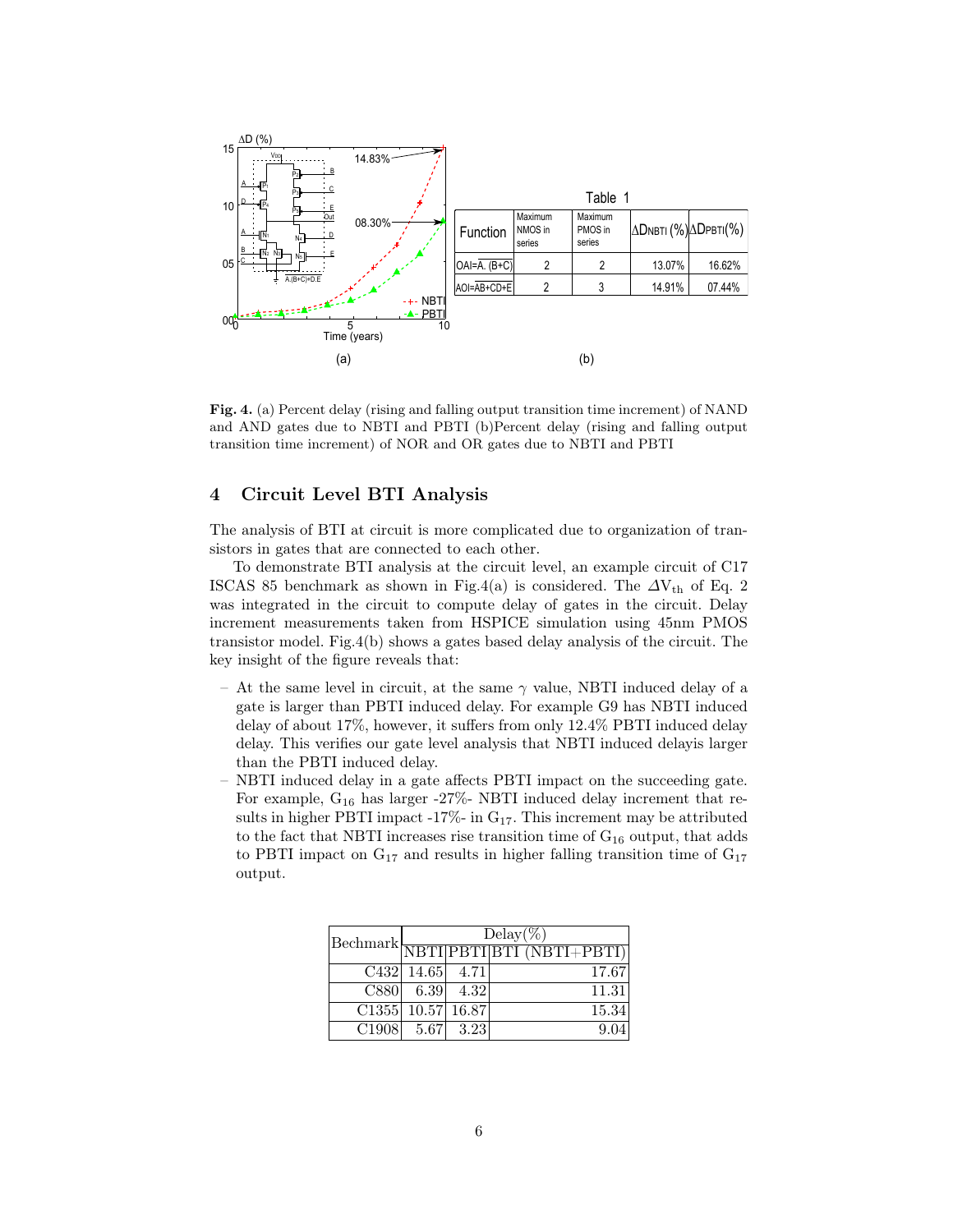

Fig. 5. (a) Schematics of C17 ISCAS-85 benchmark circuit (b)Percent delay (rising and falling output transition time increment) C17 gates due to NBTI and PBTI

#### 5 Conclusion

This paper presented ReverseAge, an online technique to tolerate NBTI induced delays by utilizing design time margin. ReverseAge proposes an NBTI monitoring scheme along with a technique to tolerate NBTI induced delay. The monitor detects NBTI induced delay and generate a timing error signal. Thereafter, the timing error of the stage is tolerated by borrowing time from the successive stages. Simulation result from benchmark circuit shows that ReverseAge ensures 3× reliability improvement at the cost of 3.77% area and 1.4% power overheads.

#### References

- 1. S. Borkar, et al "Micro architecture and Design Challenges for Giga scale Integration", Pro. of Intl. Sympos. Micro architecture, 2004.
- 2. N. Kizmuka "The Impact of BTI for Direct Tunneling Ultra Thin Gate Oxide of MOSFET Scaling", VLSI Technology, Digest of Technical Papers, pp: 73-74, 1999.
- 3. S. Zafar, et al., "A comparative study of NBTI and PBTI in SiO2/HfO2 stacks with FUSI, TiN, gates", Pro. of VLSI Technology symp., 2006.
- 4. M.A. Alam, et al., "A Comprehensive Model of PMOS NBTI Degradation", Microelectronics Reliability , Vol:45, Issue:1, pp: 71-81, 2005.
- 5. A.T. Krishnan, et al., "NBTI impact on transistor and circuit: Models, mechanisms and scaling effects", Pro. of IEDM, 2003.
- 6. A.E. Islam, et al., "On the possibility of degradation-free field effect transistors", Applied Physics Letter, 2008.
- 7. T. Grassor, et al., "Critical Modeling Issues in Negative Bias Temperature Instability",  $215^{th}$  ECS meeting, pp: 265-287, 2009.
- 8. B.C. Paul, et al., "Impact of NBTI on the Temporal Performance Degradation of Digital Circuits", IEEE Electron Device Letter, Vol. 26, No.8, Aug. 2005.
- 9. B. Kackzar, et al., "Disorder-Controlled-Kinetics Model NBTI and its Experimental Verification", Proc. Intl. Physics Reliability Symp., 2005.
- 10. S. Khan, et al., "NBTI monitoring and Design for Reliability", proc. of IEEE Sym. on Defect and Fault Tolerant Systems, pp. 68-76, Oct. 2011.
- 11. H. Kufluoglu, et al., "A Generalized Reaction Diffusion Model With Explicit H-H2 Dynamics for Negative Bias Temperature Instability (NBTI) Degradation", IEEE Transaction of Elect. Devices, 2007.